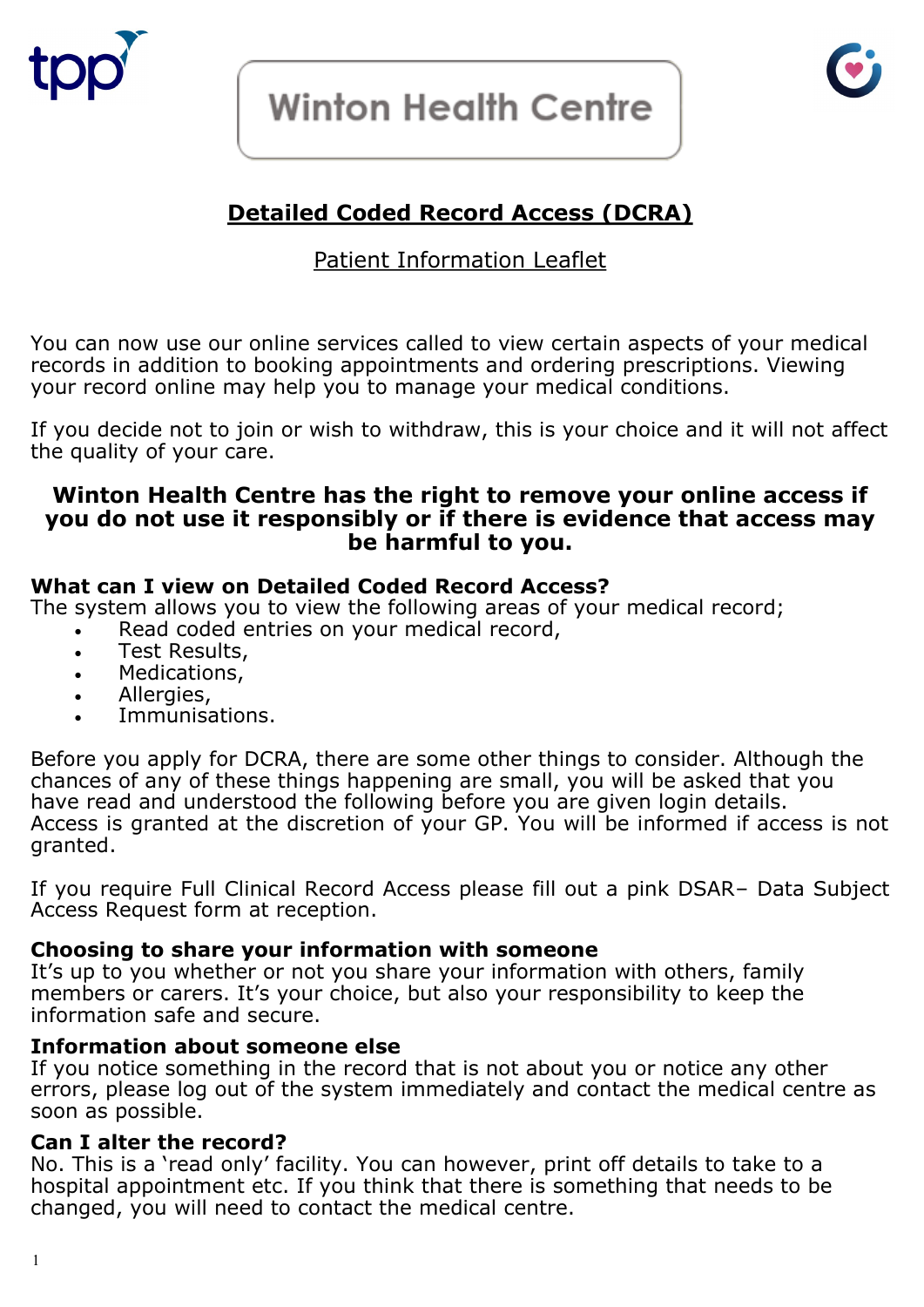### **What about security?**

It will be your responsibility to keep your login details and password safe and secure. If you know or suspect that your record has been accessed by someone that you have not agreed should see it, then you should change your password immediately. If you can't do this for some reason, you must contact the health centre so that they can remove online access until you are able to reset your password.

If you print out any information from your record, it is also your responsibility to keep this secure. If you are worried about keeping printed copies safe, we recommend that you do not make copies at all.

It is a contractual requirement for all GP surgeries to provide online DCRA records. Winton Health Centre is not responsible for the specification or security of NHS systems or the services that the NHS use or approve as being suitable to provide such services. Please be aware no online system is 100% secure and any such system can never be guaranteed to be impossible to be hacked.

Record access is supported by the NHS. NHS approved systems and suppliers are used to support this online service. Your information will remain under the management of the NHS as it does now. You control viewing by using your username and password. You will be responsible for keeping your log in details safe. It should be noted that no online system is fully secure and that by giving your consent to accessing medical records online that there is the risk that hackers could gain access to such records. Winton Health Centre will play its part in minimising any such risk but it cannot guarantee the security of NHS systems or NHS approved suppliers.

#### **Will my data be sold on to private health companies?**

The GDPR and Data Protection Act 2018 (DPA18) states that data which identifies you can only be used with your explicit permission.

### **What if I don't want to register to use this System?**

If you do not want to register to use DCRA you can still use online services exactly as before. Your decision not to register will not affect your treatment in anyway.

### **How do I get started?**

- 1. You must be registered for online services already.
- 2. Have read and understood this Information Leaflet before you start using the system.
- 3. Come into reception complete the DCRA form and bring photographic identification.

### **You must remember your login details and keep them secure**.

### **Acceptable Identification Documents for DCRA**

- Current signed full passport
- Current driving licence
- EU/EEA identity card

**To apply for DCRA please complete the application form below and bring to reception with a valid form of photo identification which we will photocopy to confirm your identify when applying for additional access.**